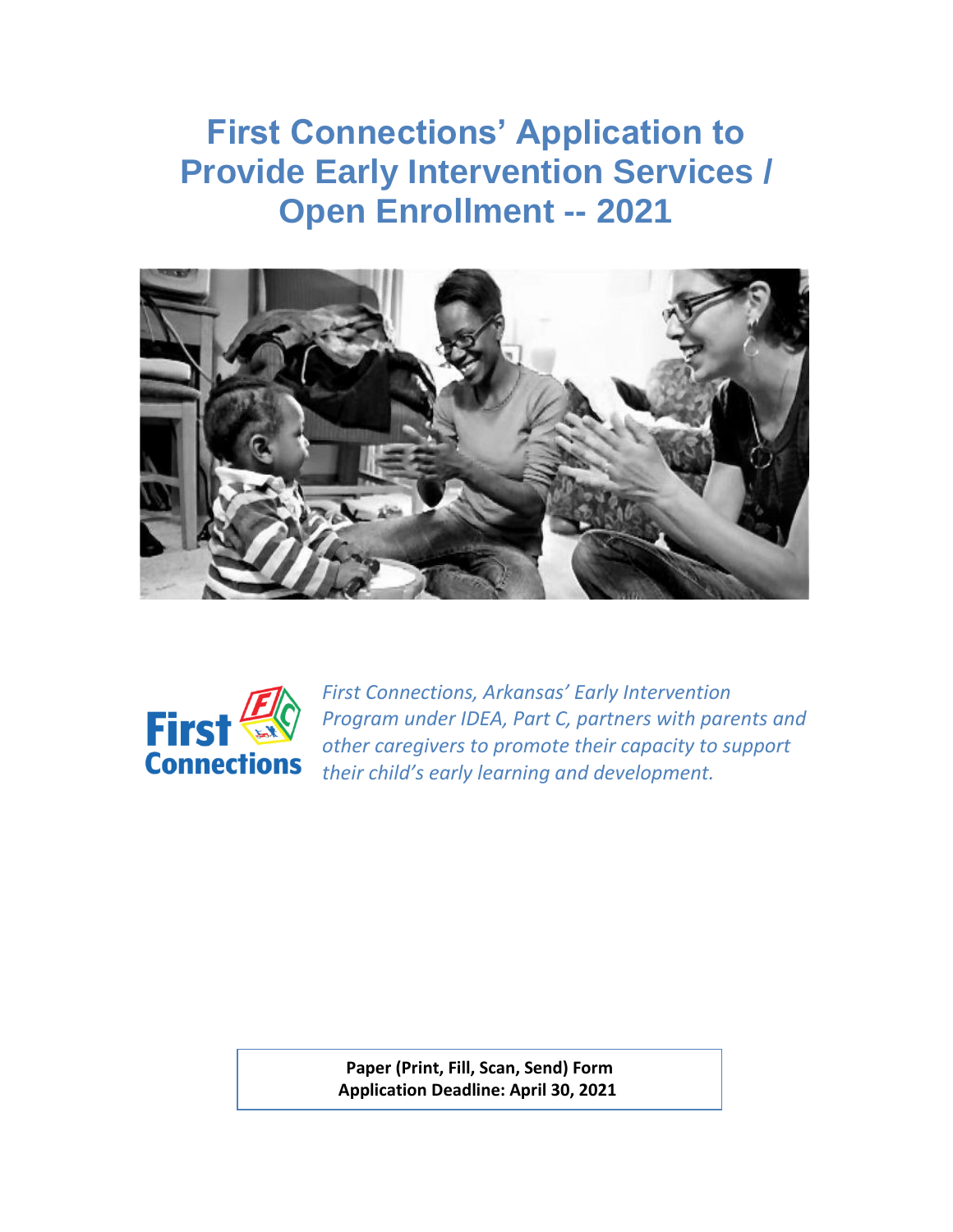### **Application Table of Contents**

| <b>First Connections Mission and Key Principles</b> | 2     |
|-----------------------------------------------------|-------|
| <b>Open Enrollment</b>                              | 3     |
| <b>Becoming a First Connections' Provider</b>       | 4     |
| <b>The Credentialing Process</b>                    | 5     |
| <b>The Renewal Process</b>                          | 5     |
| <b>Provider Application Form</b>                    | $6-9$ |
| <b>Certification Checklists</b>                     | 10-13 |



*First Connections, Arkansas' Early Intervention Program under IDEA,*  Part C, partners with parents and other caregivers to promote their *capacity to support their child's early learning and development.*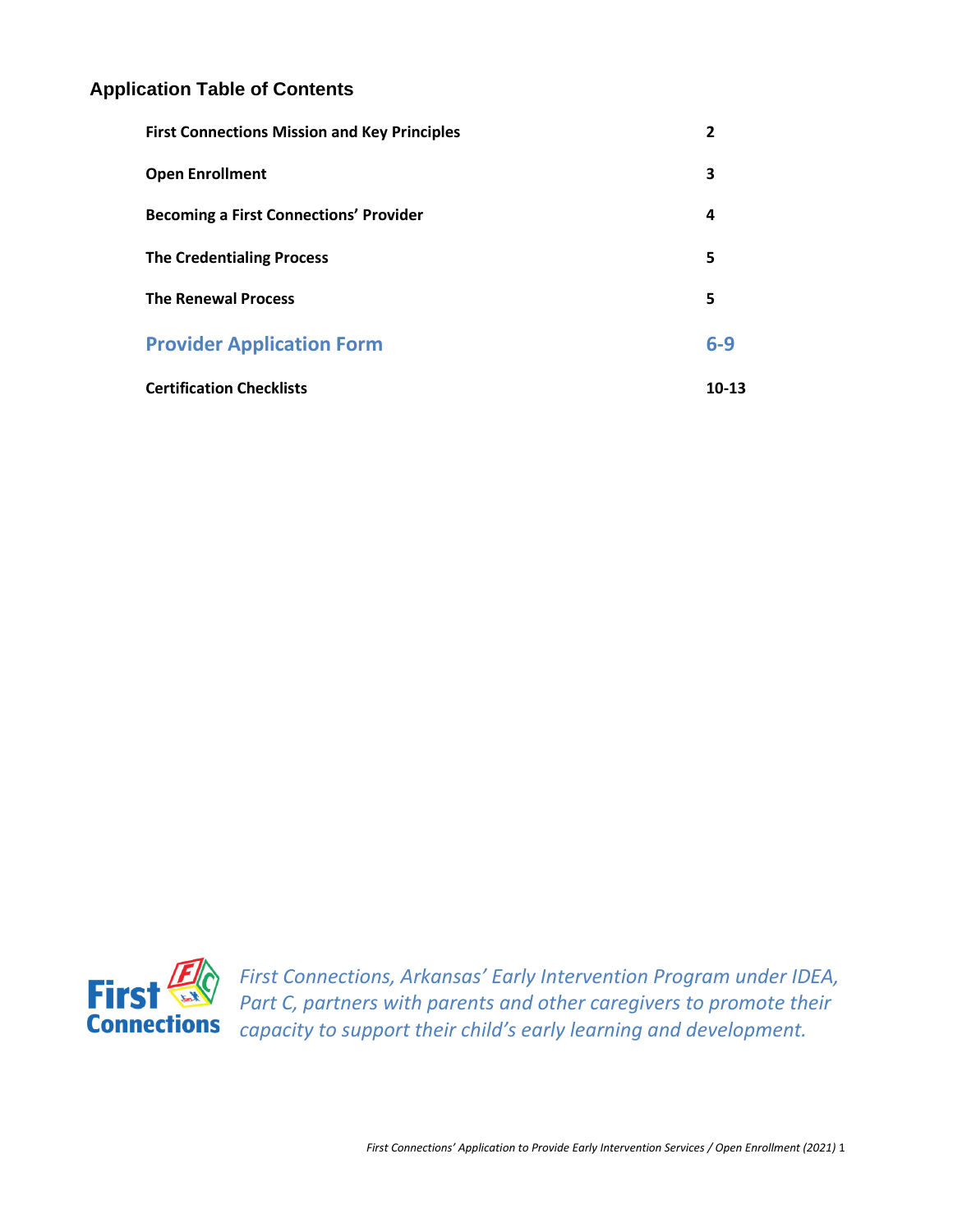

# **Key principles:**

Parents and family members are a child's first teachers; with supports and **Alt** resources all families can enhance their child's learning and development.

**Part** Infants and toddlers learn best in their natural environment through everyday experiences and interactions with familiar people in familiar contexts with typically developing peers.

de la p All children, no matter what their physical, cognitive, or emotional level of development, need meaningful opportunities to develop skills, establish a sense of self, and lay a foundation for life-long learning.

d in 1999.<br>En 1999 All children learning together fosters the potential of every child; children with disabilities have the right to play and learn alongside children without disabilities.

The family and IFSP team collaboratively plans and writesstrategies/activities, a<mark>r S</mark> services, and supports to enhance the child's participation and learning in natural environments and every day activities, using the child's and family's strengths to overcome challenges and to accomplish goals that reflect family priorities fortheir child's development.

d in Active family/caregiver participation in the early intervention process is critical to a child's development with support and training from qualified early intervention service providers.

de la provincia de la provincia de la provincia de la provincia de la provincia de la provincia de la provinci<br>De la provincia de la provincia de la provincia de la provincia de la provincia de la provincia de la provinci Early intervention is designed to meet the needs of infants and toddlers whohave a developmental delay or disability while offering supportive services to the family, like parent education/training to help parents understand their child's developmental abilities in order to promote their child's development.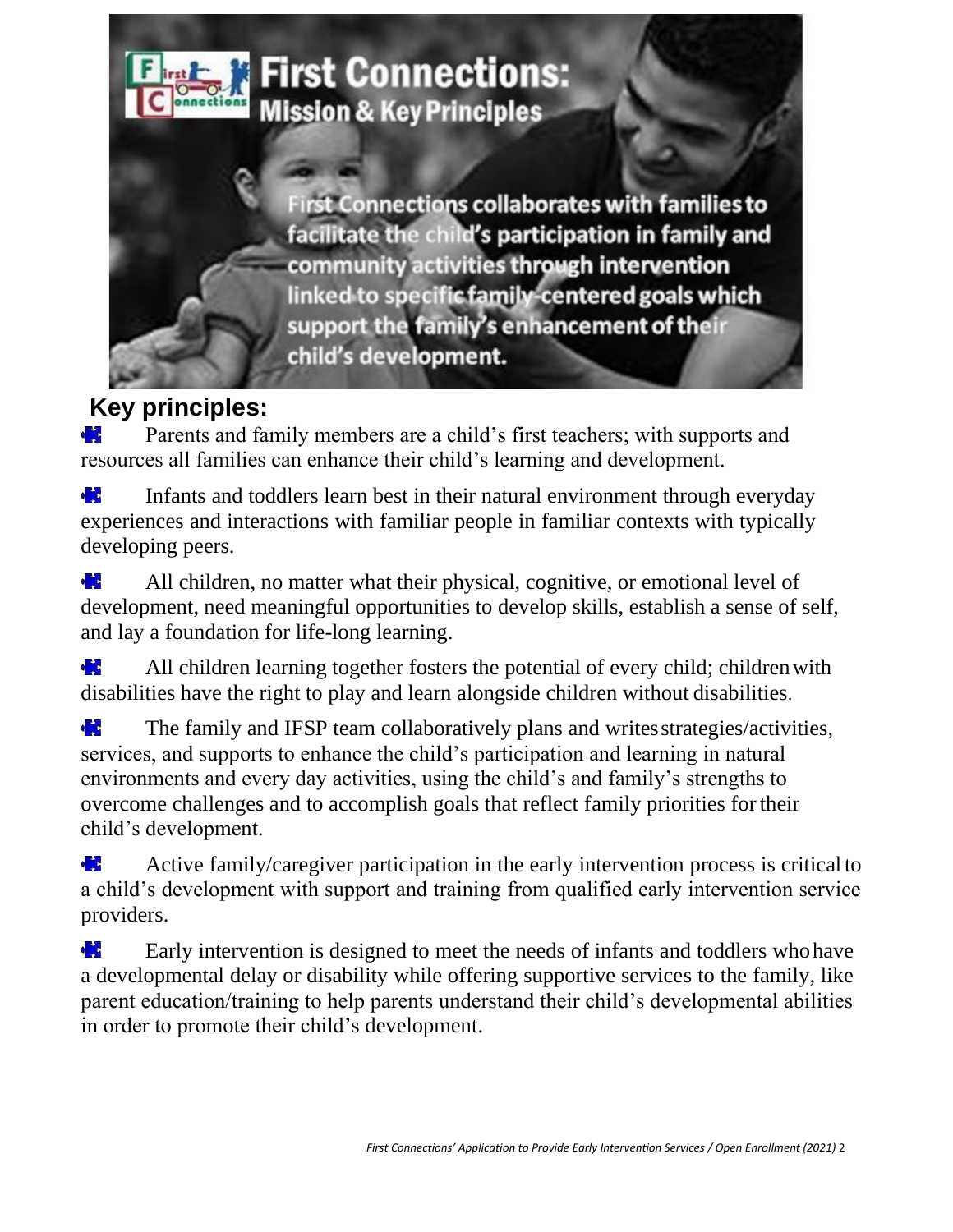# <span id="page-3-0"></span>**Open Enrollment:**

Federal regulations that govern States' Part C programs require the lead agency to ensure that early intervention services appropriate to meet the functional child outcomes on the IFSP are provided to the family and other caregivers of every eligible infant and toddler in the State.

The Office of Special Education Programs (OSEP) requires States' Part C programs to report annually on the results of early intervention to help eligible infants and toddlers:

- have positive relationships
- acquire and use knowledge and skills
- use appropriate behavior to meet their needs

To ensure that families of children with developmental delay and/or disability have access to appropriate early intervention services, First Connections (Arkansas' Part C Program) under the lead agency of the Department of Human Services, Division of Developmental Disabilities Services is now opening enrollment to all providers in all counties to expand options to families. *To better serve families and children, First Connections is allowing individuals, organizations, or agencies that meet state licensing/credentialing and program requirements the opportunity to become a First Connections (or "Part C") Provider. Existing First Connections providers also have the opportunity to add any County or Counties in which they desire to provide evaluations/services during this Open Enrollment period.*

Programs applying to become a First Connections Provider agree to:

✓ Select **at least 2 counties** on this application. Carry an active caseload of families receiving early intervention (Part C service or services) **in each county selected** on this application as long as they are a provider for First Connections and receive Part C funding (whether or not the Part C funding is accessed/utilized)

✓ Meet First Connections program requirements including use of the program's approved database (CDS) to document all activities with families, caregivers, and children served

- $\checkmark$  Participate in the Child Outcome Summary process as part of the family's IFSP team
- $\blacklozenge$  Attend IFSP meetings and participate in the development, update, and review of the family's Individualized Family Service Plan (IFSP), including Transition Planning

✓ Provide early intervention services in the child's home, daycare, or other community location typical forthat family to visit to meet natural environment requirements under the Individuals with Disabilities Education Act (IDEA) and First Connections' program guidelines. (NOTE: Part C services through First Connections cannot be provided in an EIDT or other non-inclusive or clinic-based setting; "natural environment" is defined federally as the setting and activities in which the child would participate if he/she did not have a disability).

Provide intervention services in such a way that gives parents and other caregivers the skills they need to facilitate the child's early learning when a therapist or teacher is not present in accordance with 34CFR §303.12(b)(3) so that EI service providers train, coach, or otherwise support adult caregivers in implementing IFSP strategies within their typical interactions with their child (their routine activities) to support their child's early learning and development.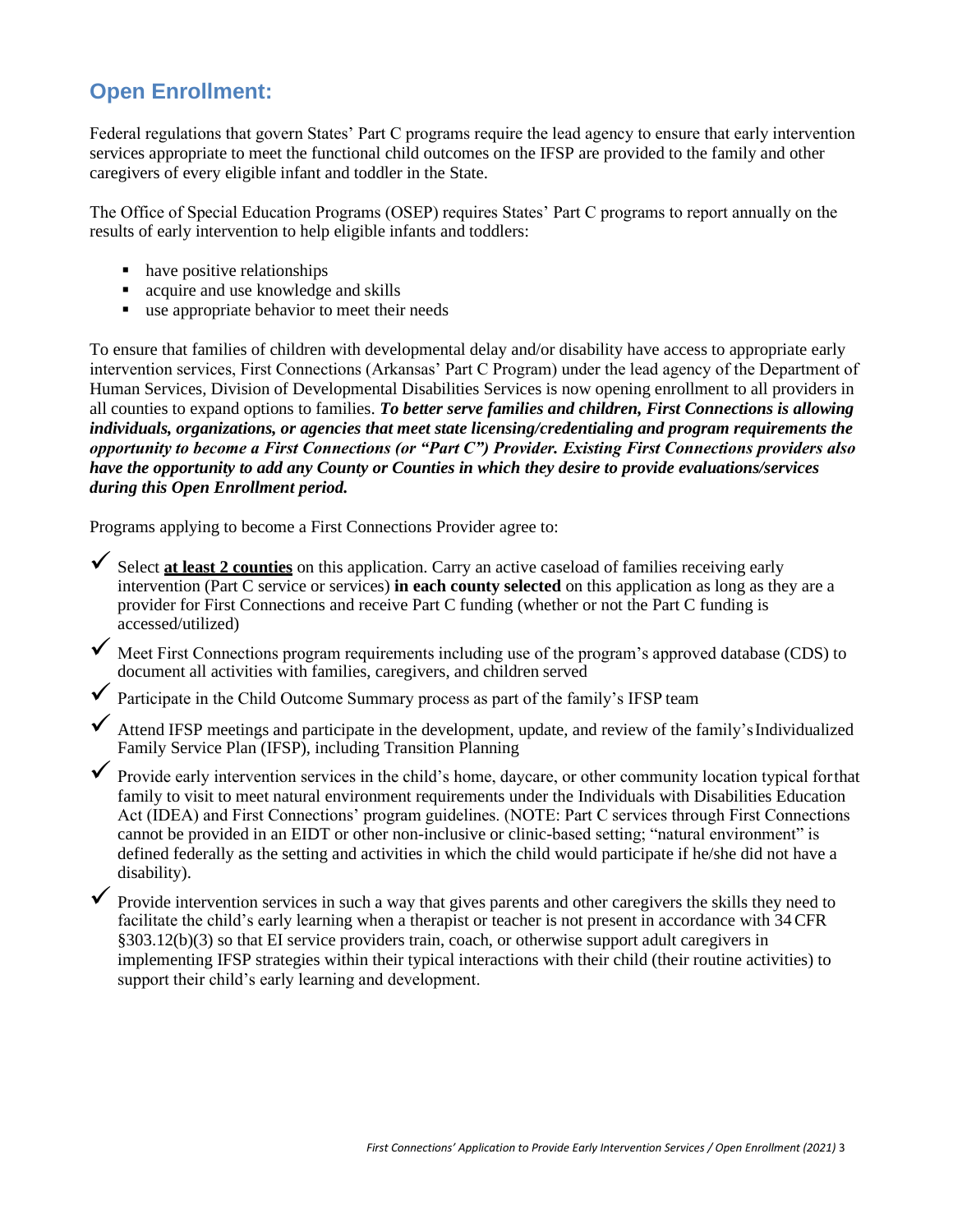# <span id="page-4-0"></span>**Becoming a First Connections' Provider:**

The process for applying to become a First Connections' provider includes:

- **Pre-Application (Completed on or before close of business 4/22/2021):**
	- a. *Applicant and all providers:* Complete EI Orientation (Web-based training) in the "Provider Training" section of the First Connections Web page: <https://dhs.arkansas.gov/dds/firstconnectionsweb/#fc-eis-provider-training>
	- b. Complete EI Orientation online end of course exam with at least 70% accuracy. [Certificate will be e-mailed and must be submitted with this application].
	- c. *Applicant only:* (Provider Program Administrator) completes the online Natural Environment Readiness Self-Assessment course (Web-based training) in in the "EIS Provider" section of the First Connections Web page under "How to Become a Service Provider:" <https://dhs.arkansas.gov/dds/firstconnectionsweb/#fc-eis-providers>
	- d. Complete the Natural Environment Readiness Self-Assessment Checklist and email t[o](mailto:ravyn.hawkins@dhs.arkansas.gov) [ravyn.hawkins@dhs.arkansas.gov](mailto:ravyn.hawkins@dhs.arkansas.gov) (on or before cob 4/22/21)
	- e. Complete Natural Environment Readiness End of Course Assessment with at least 70% accuracy. [Certificate will be e-mailed and must be submitted with this application].

#### ▪ **Application (Submitted on or before close of business 4/30/2021):**

- **1.** Electronically submit completed, signed, and dated Open Enrollment Application and all required documentation to [carol.l.parker@dhs.arkansas.gov](mailto:carol.l.parker@dhs.arkansas.gov) ; use either the Open Enrollment Provider Application 2021 paper form (scanned and emailed) or use the fillable application form (pp. 6-9) to select at least **two counties** in which to enroll. Submit Open Enrollment Application form (pp. 6-9) with:
	- (a) *For applicant and any Provider Program Administator(s) overseeing Part C directservice providers*: Natural Environment Readiness Self-Assessment Course Certificate(s)
	- (b) *For applicant AND each staff member who will be providing Part C services:* Certificate of completed EI Orientation Web training
	- (c) *For each staff member who will be providing Part C services:* Certification checklist(s) (pp 10-14) and all required documentation (from the certification checklist or checklists) for each service applicant seeks to provide
- **2.** In order to be reimbursed for early intervention services provided, programs/providers must be enrolled with Medicaid, as applicable, prior to service delivery. First Connections will need the following items to assign a DDS Non Medicaid provider type 86:
	- 1. EFT form and voided check or bank letter
	- 2. W9
	- 3. Secretary of State registration, if using a dba name.
	- 4. IRS SS4 approval letter, (501C3 if the facility is non-profit)
	- 5. fiscal year end date (if not provided, it will default to December)
	- 6. Ownership and Conviction Disclosure form DMS 675
	- 7. Disclosure of Significant Business Transactions form DMS 689
- **3.** There is an application fee assessed by Medicaid for developmental therapy providers (provider type 78) applying for Medicaid's developmental rehabilitation services (DRS) required in order to bill Medicaid for developmental therapy services.
- **4.** Intervention Specialist (therapists) Applicants serving in the role of *therapy assistant* are not required to meet the licensing/certification requirements of their supervising professional but must meet therapy assistant requirements outlined in the First Connections Certification Standards and must submit a copy of their supervision agreement with their completed application.

**Incomplete Open Enrollment Applications or applications lacking all documentation that must accompany the application will not be accepted. For information, call: 501-682-5787 or email: [carol.l.parker@dhs.arkansas.gov](mailto:carol.l.parker@dhs.arkansas.gov)**

*To print items 6 and 7, visit:* [https://www.medicaid.state.a](https://www.medicaid.state.ar.us/provider/enroll/enroll.aspx#forms) [r.us/provider/enroll/enroll.asp](https://www.medicaid.state.ar.us/provider/enroll/enroll.aspx#forms) [x#forms](https://www.medicaid.state.ar.us/provider/enroll/enroll.aspx#forms)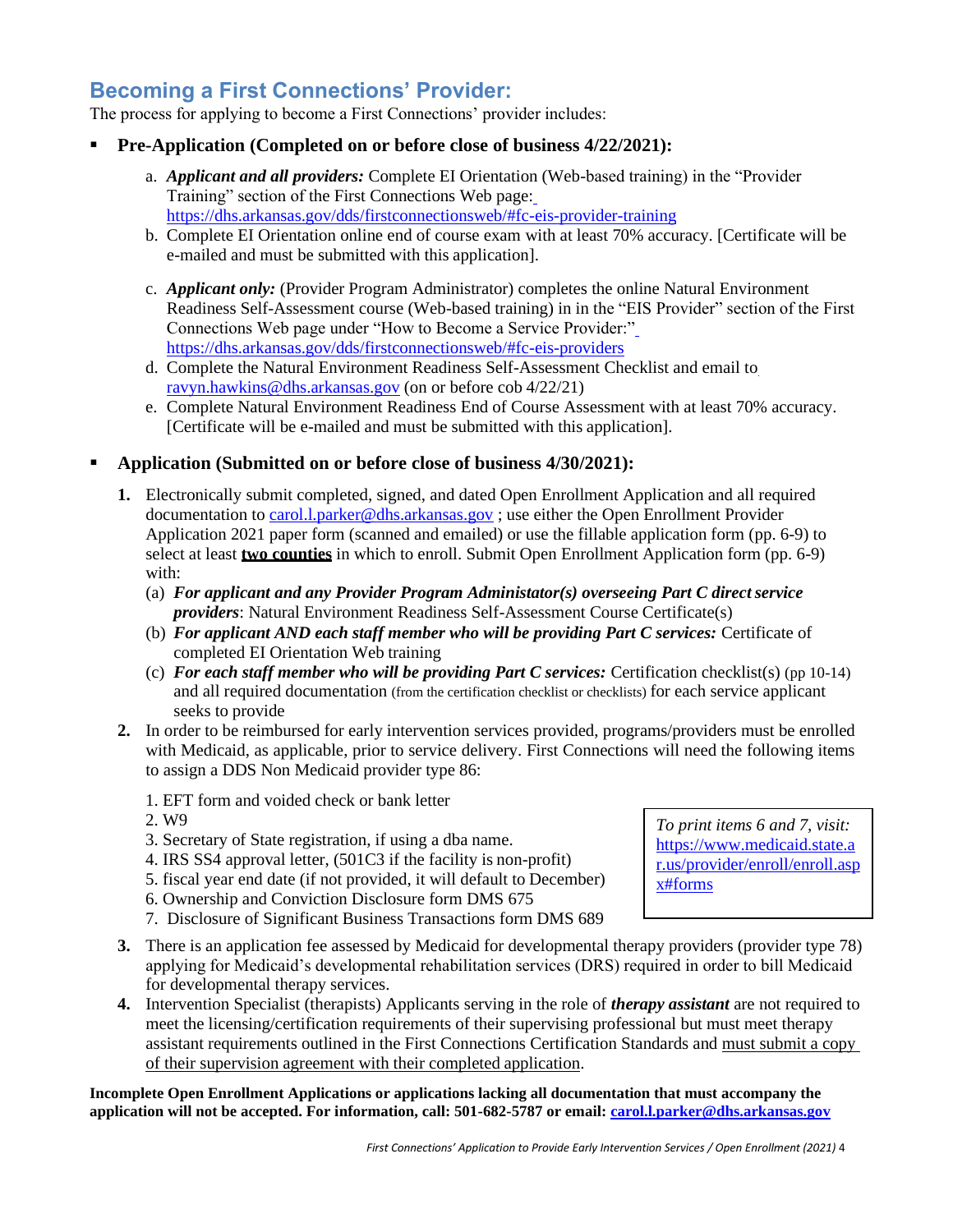# <span id="page-5-0"></span>**The Credentialing Process**

The credentialing process begins when a completed application is received. The application will be screened to ensure all necessary components are present. If the application is complete, it will be sent to Licensing/Certification for processing. Incomplete applications will not be processed. Applicants submitting an incomplete application will be notified.

Once the application has been processed, the applicant will receive notification of provider status. New providers for First Connections may begin providing IFSP services to families of program-eligible infants and toddlers once they have received written notification.

- (a) **To be fully certified as a Part C Provider**, all new direct service providers (therapists) must complete Core Competencies Training within ninety (90) days from their approval date and upload the certificates of completion into the provider's account in CDS. The notification letter will include the dates/times of the Core Competencies Training. The pre-requisite for the Core Competencies Training is the online EI Orientation online module completed as part of the application process.
- (b) All new direct service providers and service coordinators must complete CDS Training (use of the data system) within thirty (30) days of written notification of provider approved status. CDS Training may be completed by attending a scheduled CDS training workshop or the provider may be trained by another provider who has completed CDS Train the Trainer training (and the trainer on site creates a certificate to include date and hours completed). Certificate is loaded into the provider's account in CDS.

# <span id="page-5-1"></span>**The Renewal Process**

New providers who joined during Open Enrollment receive a provisional certification. At the end of the provisional certification, new providers who meet program guidelines will be issued a standard certification. Renewal of standard certification is required every three years from date of approval.

Providers cannot provide First Connections certification courses as part of staff training for their own program or for another Part C provider/program other than CDS training when they have a site CDS trainer who has completed the CDS Train the Trainer Workshop.

Quality Assurance performs random reviews/audits of certification credentials in the data system to ensure program/provider compliance with maintaining records. Provider program administration must notify QA or their Monitoring Specialist of any changes or additions to services and/or staff. **Provider program administration cannot certify their own program and/or staff members.** Providers maintain their credentials (including uploading certificates/documentation annually of ongoing professional development hours) in their provider profile in CDS (the approved data system).

A portion of all annual ongoing professional development hours for all staff providing services on an IFSP must be relevant to infants, toddlers, and their families (see Certification Standards or contact the Training Unit for information, if needed).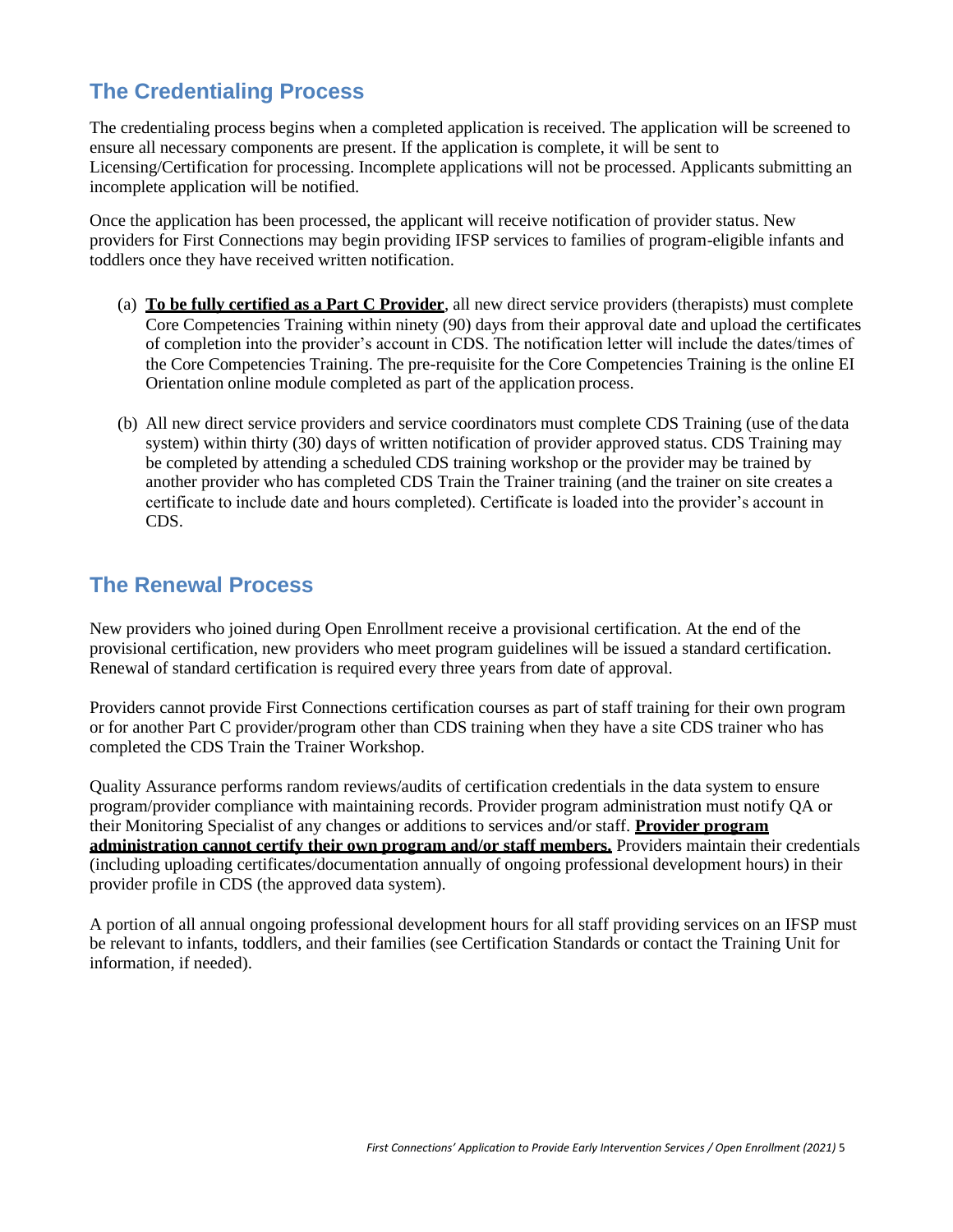|                    |                                                                                                  | Name of Provider Program, Agency, or Organization: _____________________________                                                                                                                                                                                                                                                                             |
|--------------------|--------------------------------------------------------------------------------------------------|--------------------------------------------------------------------------------------------------------------------------------------------------------------------------------------------------------------------------------------------------------------------------------------------------------------------------------------------------------------|
|                    |                                                                                                  | Program Director's/Administrator's Name:<br>(Note: each provider at the provider program/agency must be certified to provide First Connections services)                                                                                                                                                                                                     |
|                    |                                                                                                  |                                                                                                                                                                                                                                                                                                                                                              |
|                    |                                                                                                  |                                                                                                                                                                                                                                                                                                                                                              |
|                    |                                                                                                  | Mailing Address:<br>street address street and a street and a street and a street and a street and a street and a street and a street and a street and a street and a street and a street and a street and a street and a street                                                                                                                              |
|                    |                                                                                                  |                                                                                                                                                                                                                                                                                                                                                              |
|                    | city, state                                                                                      | zip code                                                                                                                                                                                                                                                                                                                                                     |
|                    |                                                                                                  | Individuals applying to provide early intervention must meet state licensing/credentialing requirements<br>in addition to First Connections certification requirements.                                                                                                                                                                                      |
|                    |                                                                                                  |                                                                                                                                                                                                                                                                                                                                                              |
|                    |                                                                                                  | <b>Developmental Therapy/Special Instruction</b><br>State license or certification (see certification checklist) attached reflecting the credentials required to work in<br>the field selected? $\Box$ Yes $\Box$ No Applicant's Medicaid Provider Number: $\Box$<br>$\Box$ Occupational Therapy $\hfill \Box$ Physical Therapy $\hfill \Box$ Speech Therapy |
|                    |                                                                                                  | State license attached reflecting the credentials required to work in the field selected. $\Box$ Yes $\Box$ No                                                                                                                                                                                                                                               |
|                    | Applicant's Medicaid Provider Number:                                                            |                                                                                                                                                                                                                                                                                                                                                              |
|                    | Therapy Assistant*: (enter discipline: OTA, PTA, etc.)                                           | <b><u>* therapy assistant (only)</u></b> – is a copy of the supervision agreement attached? $\Box$ Yes $\Box$ No                                                                                                                                                                                                                                             |
|                    | <b>Family Support Specialist Applicants:</b>                                                     | Individual is seeking to provide the following Part C (early intervention) service or services for First                                                                                                                                                                                                                                                     |
|                    |                                                                                                  |                                                                                                                                                                                                                                                                                                                                                              |
|                    |                                                                                                  |                                                                                                                                                                                                                                                                                                                                                              |
| Early Intervention | Applicant holds a $\Box$ Bachelors or $\Box$ Masters Degree received in:<br>Child/Family Studies | Child Development<br>Special Education<br>"Related field:"<br>Social Work                                                                                                                                                                                                                                                                                    |
| Connections:       | Transcript attached that reflects the degree listed above? $\Box$ Yes $\Box$ No                  | Applicant has completed 40 hours of SC Certification training and attached certificates? $\Box$ Yes $\Box$ No                                                                                                                                                                                                                                                |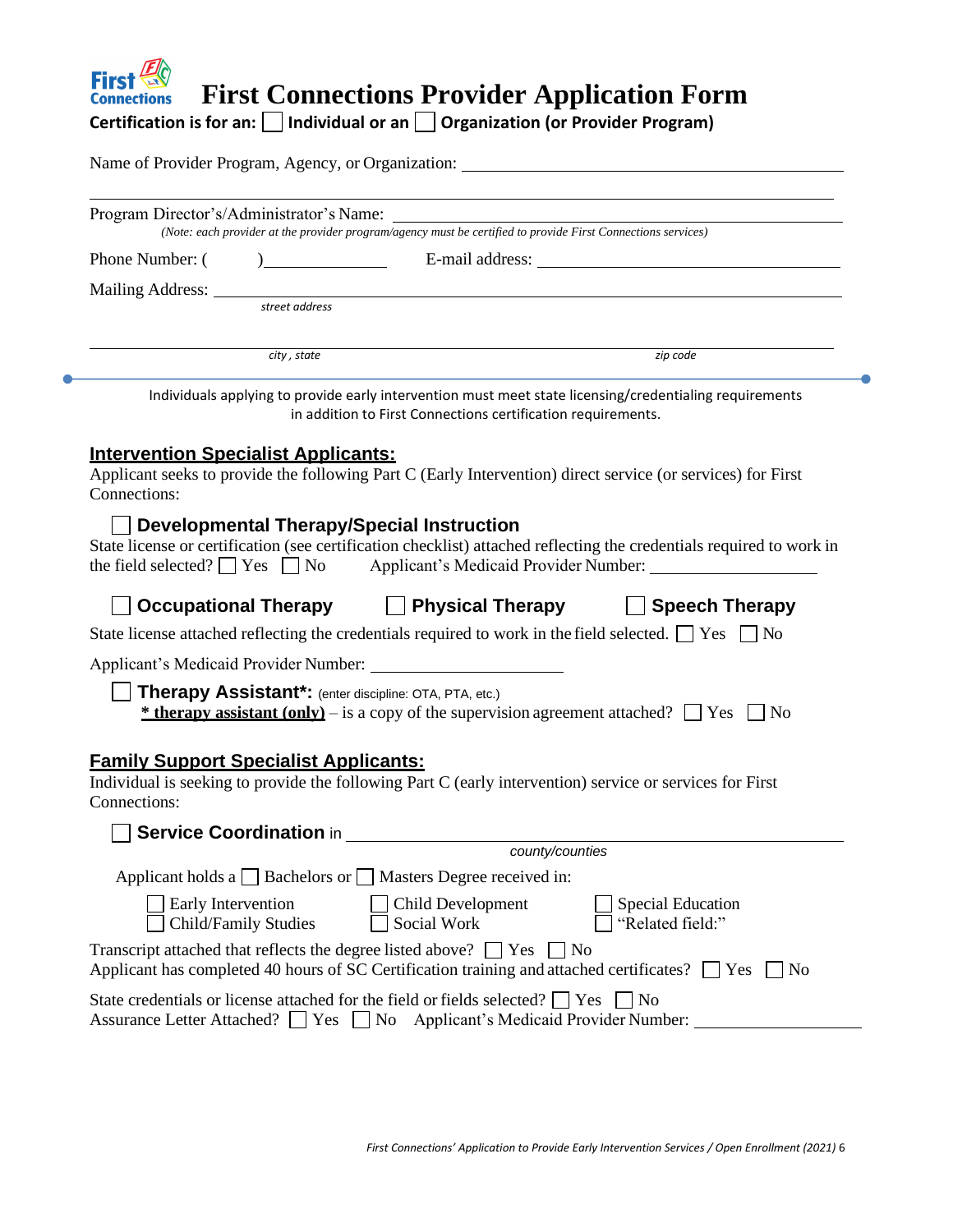#### **All applicants – all four pages of this application (pages 6-9) form must be completed and submitted to be considered – go to next page of this application form:**

### **Open Enrollment Provider Application -- Select Services and Counties:**

*NOTE: Applicant must agree to provide one (or more) early intervention services in at least two counties to become a First Connections Provider during Open Enrollment:*

### **(1) STEP ONE: Service Selection:**

Select the service or services that the Provider Program (applicant) is applying to provide.

NOTE: Any service or services selected must be provided to caregivers of eligible infants/toddlers in the child's natural environment (home, childcare program, or community locations) in **at least two counties selected** by the applicant. *NOTE: Part C services through First Connections cannot be provided in an EIDT center or other non-inclusive or clinical setting.*

#### **First Connections EI Services and Other Federally-Defined Part C Program Services:**

| <b>Adaptive Equipment</b>            | <b>Service Coordination Services</b>     | <b>Physical Therapy Evaluation of body</b> |
|--------------------------------------|------------------------------------------|--------------------------------------------|
|                                      |                                          | including hands                            |
| <b>CONS - General Services</b>       | <b>FSSV</b> - Nursing/Attendant Care     | Physical Therapy (Individual)              |
| <b>CONS - Psychological Services</b> | <b>IFSSV</b> – Parent Education          | <b>Physical Therapy Assistant</b>          |
|                                      |                                          | (Individual)                               |
| <b>CONS</b> – Audiological Services  | <b>FSSV - Health Services</b>            | <b>Speech Therapy Evaluation</b>           |
| <b>CONS - Vision Services</b>        | <b>FSSV - Medical Services</b>           | Speech Therapy (Individual)                |
| <b>CONS - Nutrition Services</b>     | <b>FSSV</b> – Specialized Evaluation     | Speech Therapy (Group)                     |
| <b>CONS - Social Work Services</b>   | <b>Occupational Evaluation</b>           | Speech Pathology Assistant                 |
|                                      |                                          | (Individual)                               |
| <b>Developmental Therapy</b>         | <b>Occupational Therapy (Group)</b>      | Speech Pathology Assistant (Group)         |
| <b>Developmental Evaluation</b>      | <b>Occupational Therapy (Individual)</b> | Transportation                             |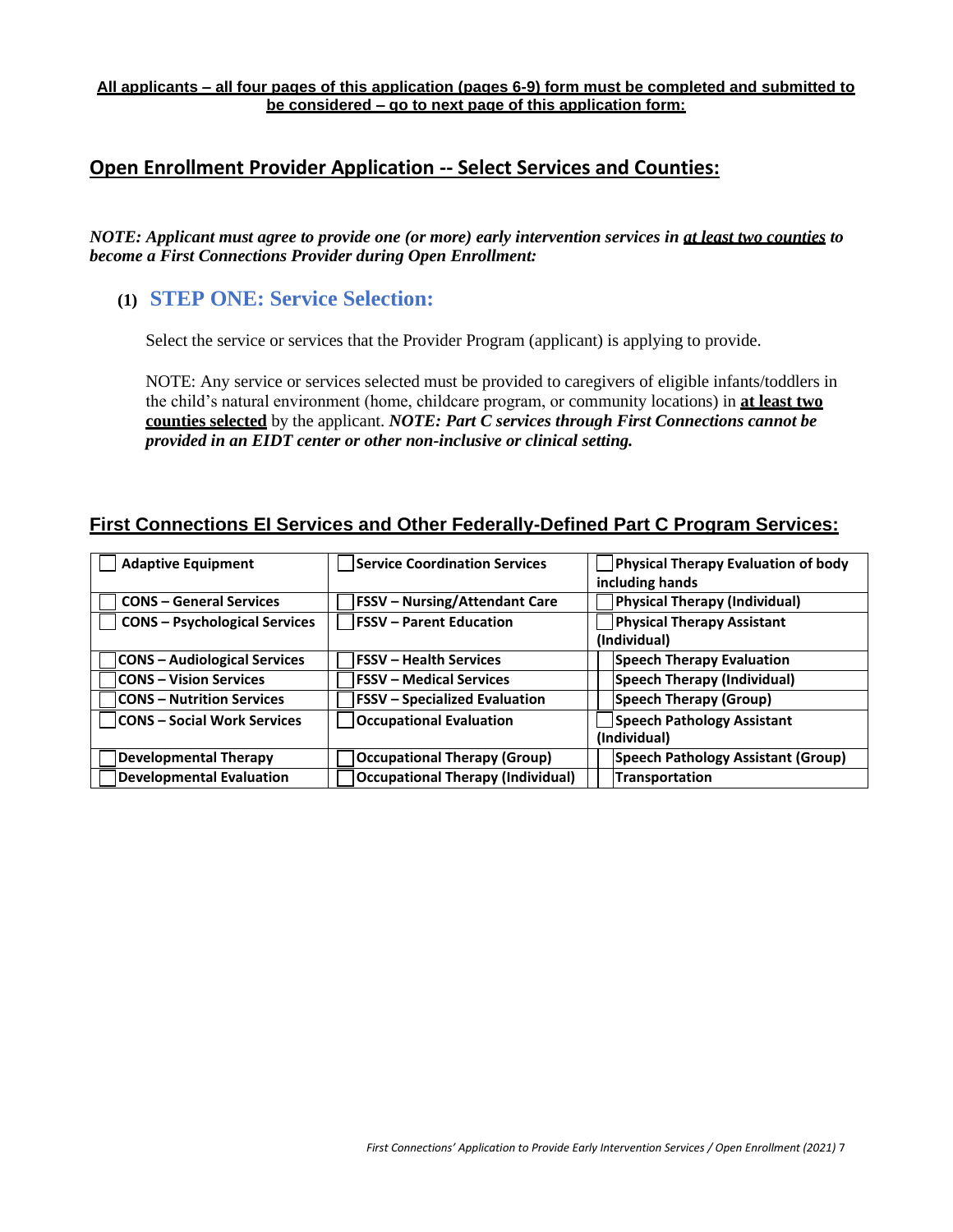## **(2) STEP TWO: Counties Selection:**

Select **at least two (2) counties** in which the Provider Program (applicant) will provide the selected service or services to caregivers of eligible infants/toddlers in the child's natural environment (home, childcare program, or community locations). *NOTE: Part C services through First Connections cannot be provided in an EIDT center or other non-inclusive or clinical setting.*

NOTE: An applicant may elect to provide different services in different counties. For example: PT in Ashley county and SLP in Bradley county, but not PT and SLP in both Ashley and Bradley counties. In these cases, the applicant must complete a separate service (page 8) and county (page 9) selection for each.

**Enter the Location Code for the service settings in which your provider will provide early intervention services selected in step one in each county in which the applicant is applying to become a provider.**

#### **NOTE: A minimum of 2 counties must be selected. NOTE: Location Codes have changed.**

#### *Locations for early intervention service provision may include:*

- **01** In the child's or other family member's residence
- **02** In a regular childcare setting (where child would be if he/she did not have a disability and/or more than 50% of peers are typically developing)
- **03** In "other community location" that the family frequents, and the family selected (park, library, grocery store, church, mall, etc.)

*Check Location Code(s) 01, 02,03 for service settings in at least 2 counties where the Provider Program/Applicant will provide early intervention services. Applicant must select one code but may select all three codes in any county applying to serve*

| <b>Arkansas</b>     | <b>Cleburne</b>              | <b>Faulkner</b>   | <b>Jackson</b>      | Marion             | <b>Poinsett</b>  | Sharp             |
|---------------------|------------------------------|-------------------|---------------------|--------------------|------------------|-------------------|
|                     |                              |                   |                     |                    |                  |                   |
| Ashley              | Cleveland                    | <b>Franklin</b>   | <b>Jefferson</b>    | <b>Miller</b>      | <b>Polk</b>      | St. Francis       |
|                     |                              |                   |                     |                    |                  |                   |
| <b>Baxter</b>       | Columbia                     | <b>Fulton</b>     | <b>Johnson</b>      | <b>Mississippi</b> | <b>Pope</b>      | <b>Stone</b>      |
|                     |                              |                   |                     |                    |                  |                   |
| <b>Benton</b>       | Conway                       | Garland           | Lafayette           | <b>Monroe</b>      | <b>Prairie</b>   | <b>Union</b>      |
|                     |                              |                   |                     |                    |                  |                   |
|                     |                              |                   |                     |                    |                  |                   |
| <b>Boone</b>        | <b>Craighead</b>             | Grant             | Lawrence            | <b>Montgomery</b>  | <b>Pulaski</b>   | Van Buren         |
|                     |                              |                   |                     |                    |                  |                   |
| <b>Bradley</b>      | Crawford                     | Greene            | Lee                 | <b>Nevada</b>      | <b>Randolph</b>  | <b>Washington</b> |
|                     |                              |                   |                     |                    |                  |                   |
| <b>Calhoun</b>      | <b>Crittenden</b>            | Hempstead         | Lincoln             | <b>Newton</b>      | Saline           | <b>White</b>      |
|                     |                              |                   |                     |                    |                  |                   |
| Carroll             | <b>Cross</b>                 | <b>Hot Spring</b> | <b>Little River</b> | <b>Ouachita</b>    | <b>Scott</b>     | <b>Woodruff</b>   |
|                     |                              |                   |                     |                    |                  |                   |
| $\overline{Chicot}$ | $\overline{\mathsf{Dallas}}$ | <b>Howard</b>     | Logan               | <b>Perry</b>       | Searcy           | Yell              |
|                     |                              |                   |                     |                    |                  |                   |
|                     |                              |                   |                     |                    |                  |                   |
| <b>Clark</b>        | <b>Desha</b>                 | Independence      | Lonoke              | <b>Phillips</b>    | <b>Sebastian</b> |                   |
|                     |                              |                   |                     |                    |                  |                   |
| $\overline{Clay}$   | <b>Drew</b>                  | Izard             | <b>Madison</b>      | <b>Pike</b>        | <b>Sevier</b>    |                   |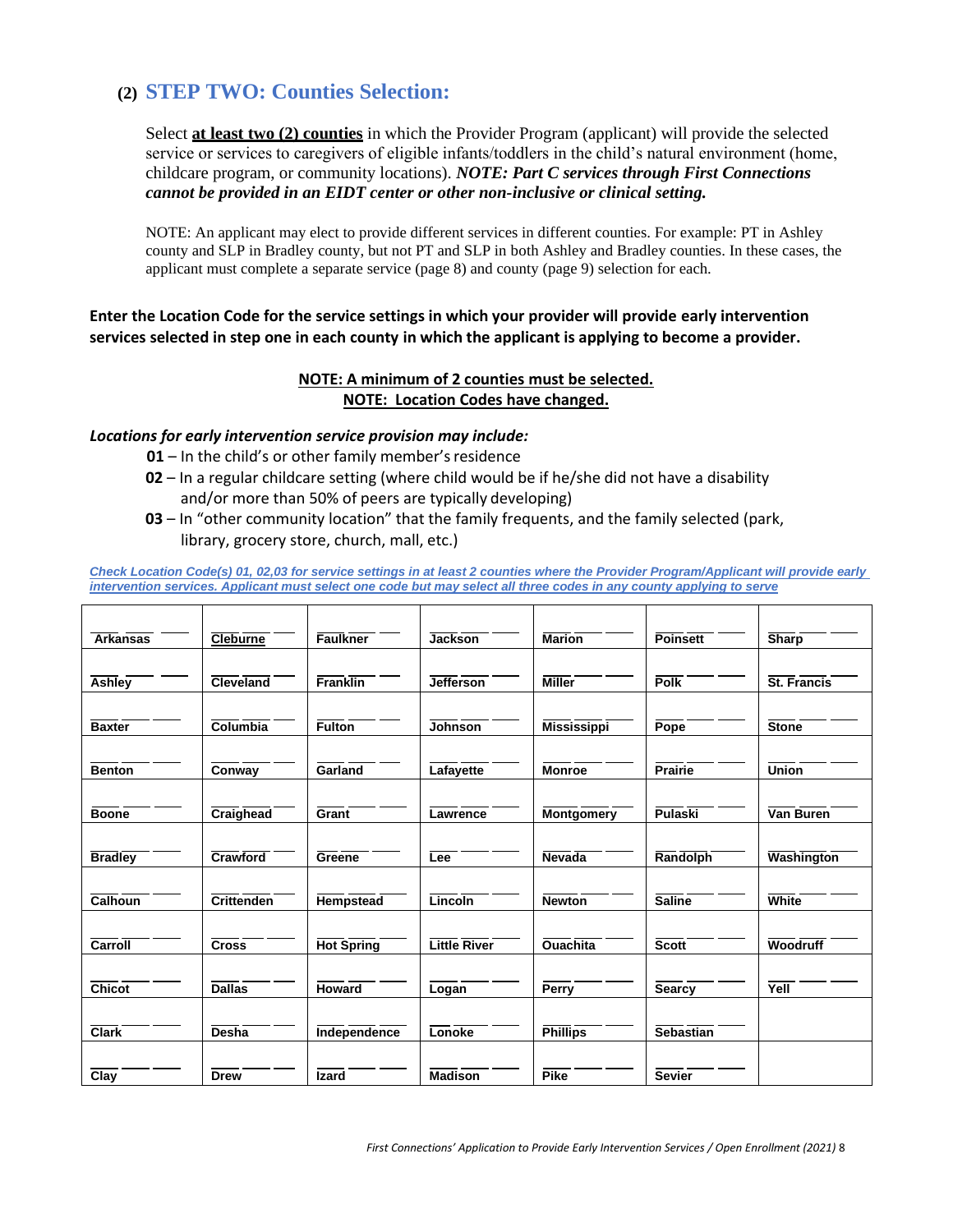#### **Assurances:**

Applicant/Provider Program Administrator(s) has completed the online Natural Environment Readiness Self-Assessment course and post-assessment and applicant has attached the certificate of completion to this application?  $\Box$  Yes  $\Box$  No

Applicant/Provider Program Administrator(s) and all provider program staff who will provide early intervention/Part C services has completed the (DDS) First Connections' **EI Orientation** (online course) and post-test and applicant has attached the certificate(s) of completion to this application?  $\Box$  Yes  $\Box$  No

To participate in First Connections' Open Enrollment, I agree to carry an active caseload of familiesreceiving early intervention (Part C service(s)) in **at least two counties** as long as I am a provider for First Connections and receive Part C funding (whether or not I access/utilize that funding):  $\Box$  Yes No

By signing and dating this application, I agree to provide early intervention in the child's natural environment (settings and activities in which the child would participate if he/she did not have a disability) in accordance with the Individuals with Disabilities Education Act (IDEA) Part C, First Connections' program guidelines, and best practices for early intervention:  $\Box$  Yes  $\Box$  No

By signing and dating this application, I agree to provide intervention services in accordance with the First Connections Parent Participation Agreement so that parents and other caregivers are trained, coached, or otherwise supported in implementing IFSP strategies within their typical interactions with their child (their routine activities) to support their child's early learning and development:  $\Box$  Yes  $\Box$  No

By signing and dating this application, I agree to use the First Connections' approved database (CDS) to document all activities with families, caregivers, and children served:  $\Box$  Yes  $\Box$  No

By signing this application, I agree to ensure designated providers attend IFSP meetings and participate in the development, update, and review of the family's Individualized Family Service Plan (IFSP), including Transition Planning, Transition Conference, and steps for the child and family to exit Part C:  $\Box$  Yes  $\Box$  No

| Signature of Applicant (Provider Program Administrator) | Date |
|---------------------------------------------------------|------|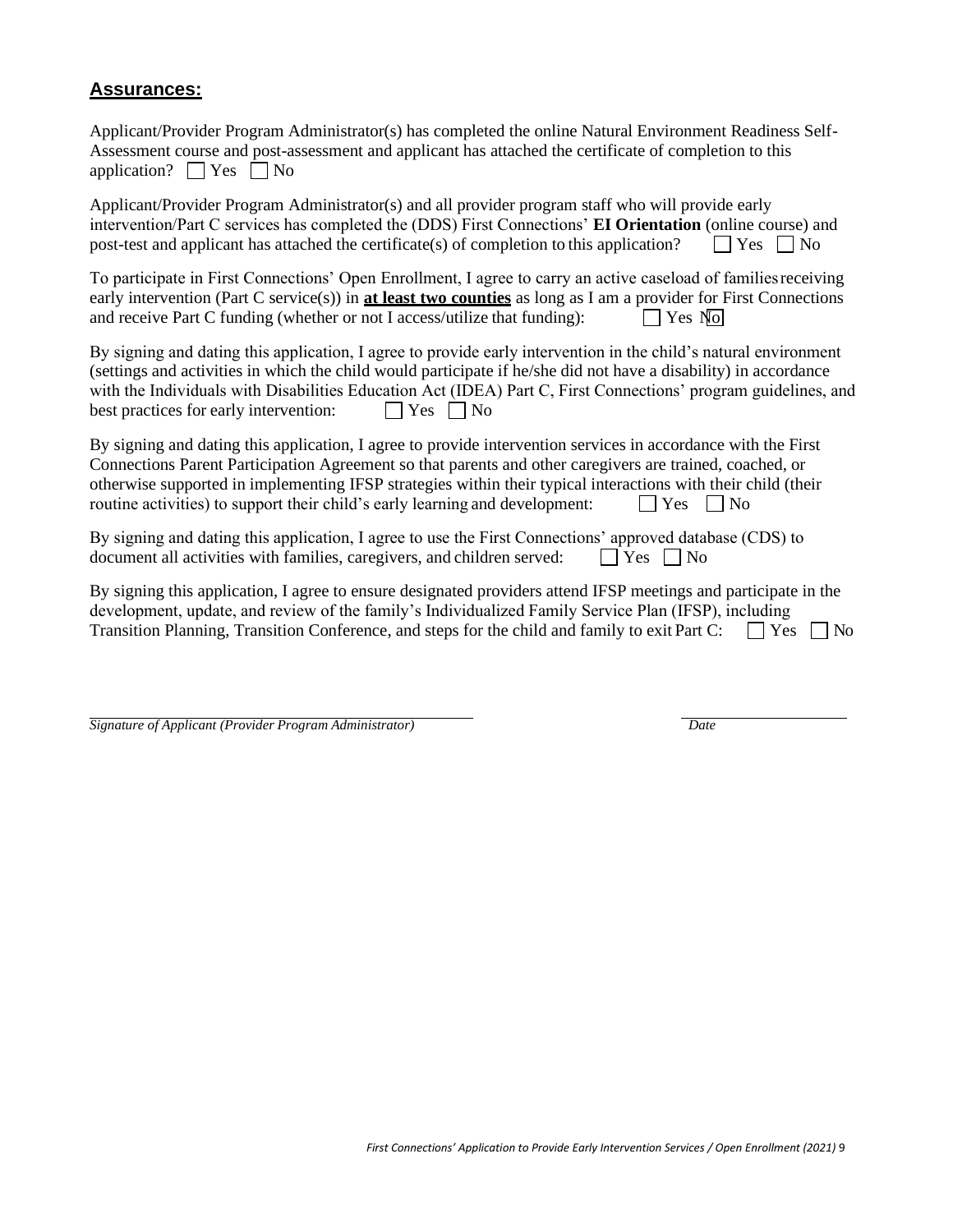**First Connections' Certification Checklists**

| <b>SERVICE COORDINATOR</b>          | 10 |
|-------------------------------------|----|
| DT/DTA                              | 11 |
| ОТ/ОТА, РТ/РТА, ST/STA              | 12 |
| OTHER FEDERALLY DEFINED EI SERVICES | 13 |

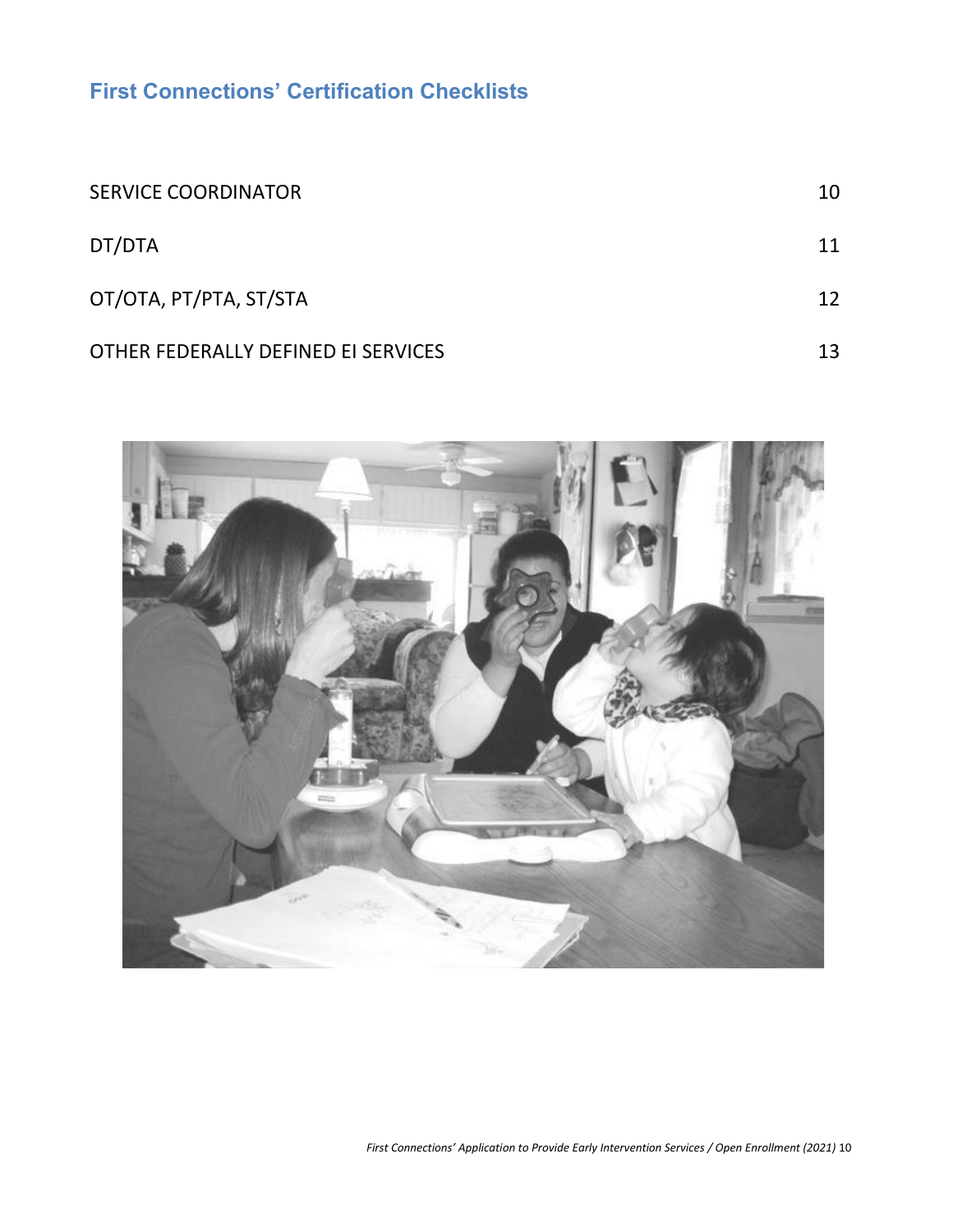# **PROVISIONAL CERTIFICATION CHECKLIST: SERVICE COORDINATION**

| (DDS) First Connections' EI Orientation training certificate (online course)<br><b>Adult Maltreatment Central Registry Check</b><br>AR Child Maltreatment Central Registry Check<br><b>Criminal Background Checks</b>                                                                              |
|----------------------------------------------------------------------------------------------------------------------------------------------------------------------------------------------------------------------------------------------------------------------------------------------------|
| Bachelor's degree (or higher) in Education, Social Work, Early Intervention, or related field<br>OR DDS Certification as a Case Manager<br>If working as a DDS Certified Case Manager, include signed Code of Ethics Agreement                                                                     |
| Documentation 2 years previous experience working with individuals with developmental<br>disabilities                                                                                                                                                                                              |
| Documentation of completion of 40 hours of First Connections Service Coordination<br>Certification courses [required for non-provisional certification]<br>OR, progress toward completion of the 40 hours $-$ a provisional certificate may<br>be issued upon completion of the following courses: |
| Procedural Safeguards (online course)<br>Intake & Intro to Family Assessment (workshop course)<br>Child and Family Outcomes (workshop course)                                                                                                                                                      |

Training on use of CDS (data system)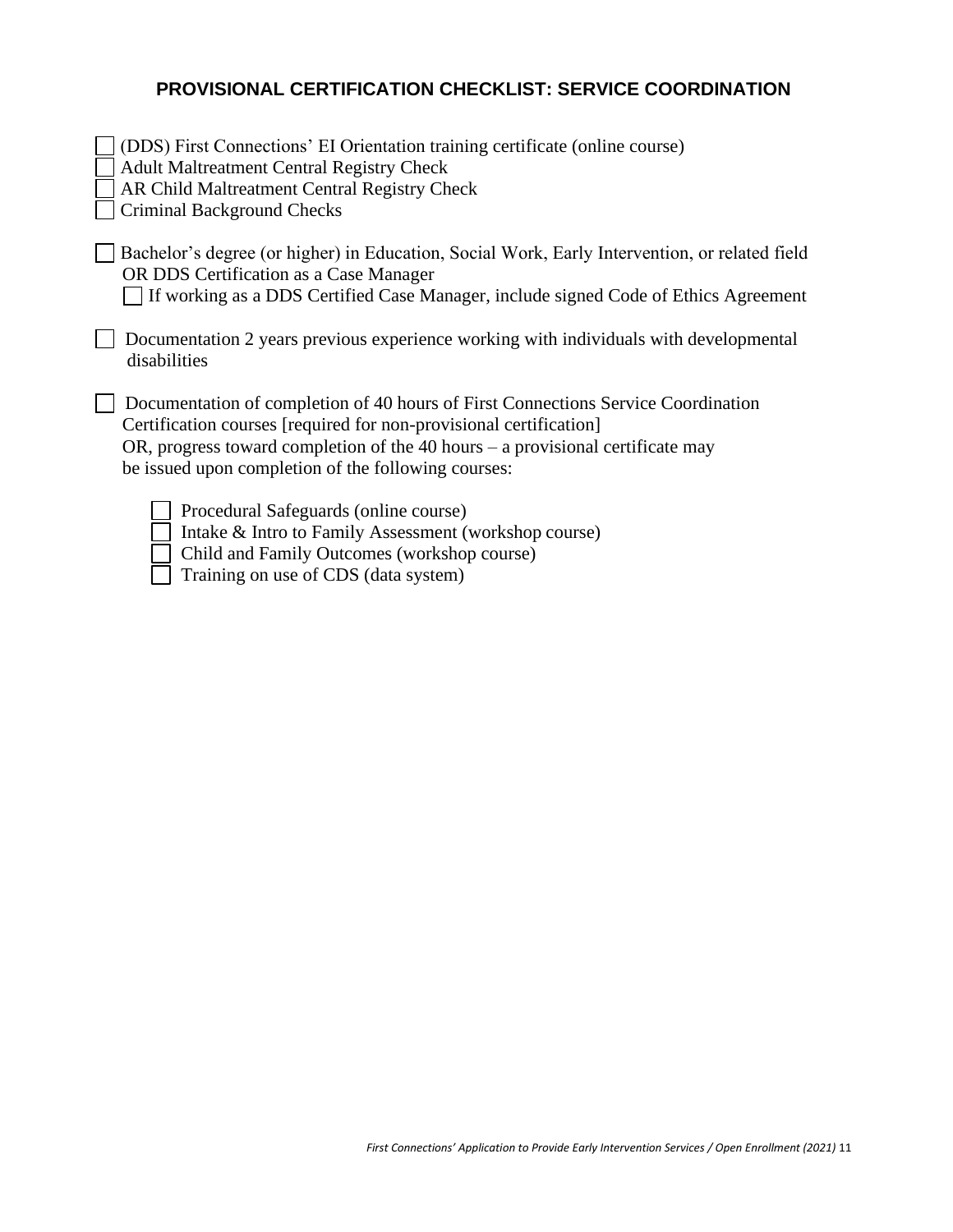### **PROVISIONAL CERTIFICATION CHECKLIST: DEVELOPMENTAL THERAPIST**

(DDS) First Connections EI Orientation training (online course) certificate of completion

| <b>Adult Maltreatment Central Registry Check</b><br>AR Child Maltreatment Central Registry Check                                                                                                                                                                                                               |
|----------------------------------------------------------------------------------------------------------------------------------------------------------------------------------------------------------------------------------------------------------------------------------------------------------------|
| Criminal Background Checks                                                                                                                                                                                                                                                                                     |
| Medicaid Provider number (provider type 78)                                                                                                                                                                                                                                                                    |
| Current certification by AR Dept. of Education in Early Childhood Education as an Age 3-4<br>Endorsement, an Early Childhood / Special Education Integrated Birth – Kindergarten, a<br>Special Education Instructional Specialist (P-4), a Special Education Early Childhood<br>Instructional Specialist (P-4) |
| OR:                                                                                                                                                                                                                                                                                                            |
| Currently working toward completion of Alternate                                                                                                                                                                                                                                                               |
| Learning Plan (ALP) approved by organization/entity working for and submitted to DDS                                                                                                                                                                                                                           |
| If working under ALP, documentation of completed coursework annually                                                                                                                                                                                                                                           |
| OR:                                                                                                                                                                                                                                                                                                            |
| Completed DDS-approved Developmental Therapist coursework at Henderson State University                                                                                                                                                                                                                        |
| or other accredited institute of higher education                                                                                                                                                                                                                                                              |
| documentation of completed coursework/degree                                                                                                                                                                                                                                                                   |

### **PROVISIONAL CERTIFICATION CHECKLIST: DEVELOPMENTAL THERAPY ASSISTANT**

| (DDS) First Connections EI Orientation training (online course) certificate of completion |  |
|-------------------------------------------------------------------------------------------|--|
| Adult Maltreatment Central Registry Check                                                 |  |
| <b>AR Child Maltreatment Central Registry Check</b>                                       |  |
| <b>Criminal Background Checks</b>                                                         |  |

| Supervision Agreement signed by a DDS-certified Developmental Therapist |  |
|-------------------------------------------------------------------------|--|
| $\Box$ Copy of Supervisor's certificate in EC Special ED or ALP         |  |

**NOTE: DT and DTA enrolling to provide Part C services during Open Enrollment receive a one-year provisional certification. Regular certification at the end of the one-year provisional certification requires completion of First Connections Core Competencies Training and training in the use of the CDS Data System. Required training is documented by uploading the FC certificates of completion in the CDS (approved data system) provider profile.**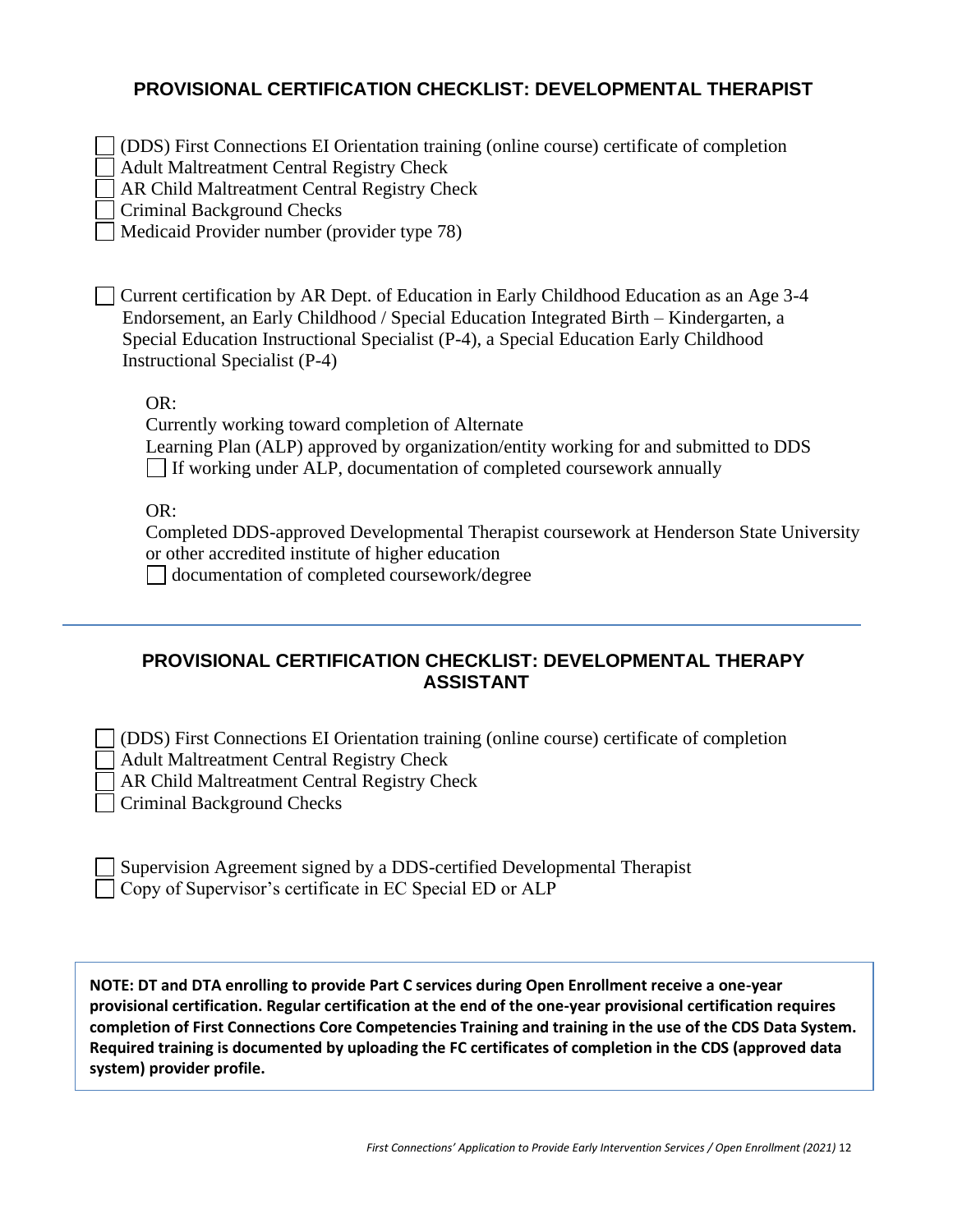### **PROVISIONAL CERTIFICATION CHECKLIST: OCCUPATIONAL THERAPIST**

- 1. (DDS) First Connections EI Orientation training (online course) certificate of completion
- 2. Adult Maltreatment Central Registry Check
- 3. AR Child Maltreatment Central Registry Check
- 4. Criminal Background Checks
- 5. Current license in Occupational Therapy by AR State Medical Board
- 6. Medicaid Provider number

### **PROVISIONAL CERTIFICATION CHECKLIST: OCCUPATIONAL THERAPY ASSISTANT**

Items 1-4 (above) for Occupational Therapist plus:

Current license as an Occupational Therapy Assistant by the AR Board of Medicine

Copy of the supervision agreement

## **PROVISIONAL CERTIFICATION CHECKLIST: PHYSICAL THERAPIST**

- 1. (DDS) First Connections EI Orientation training (online course) certificate of completion
- 2. Adult Maltreatment Central Registry Check
- 3. AR Child Maltreatment Central Registry Check
- 4. | Criminal Background Checks
- 5. Current license as a Physical Therapist by Board of Physical Therapy Examiners
- 6. Medicaid Provider number

## **PROVISIONAL CERTIFICATION CHECKLIST: PHYSICAL THERAPY ASSISTANT**

Items 1-4 (above) for Physical Therapist plus:

Current license as a Physical Therapist Assistant by the AR Board of Medicine

Copy of the supervision agreement

## **PROVISIONAL CERTIFICATION CHECKLIST: SPEECH THERAPIST**

- 1. First Connections EI Orientation training certificate of completion
- 2. Adult Maltreatment Central Registry Check
- 3. AR Child Maltreatment Central Registry Check
- 4. Criminal Background Checks
- 5. Current license in Speech Therapy by AR Board of Audiology and Speech Language Pathology
- 6. Medicaid Provider number

# **PROVISIONAL CERTIFICATION CHECKLIST: SPEECH THERAPY ASSISTANT**

Items 1-4 (above) for Speech Therapist plus:

Copy of the supervision agreement

**Certification. Regular certification at the end of the one-year provisional certification requires completion of First Connections Core NOTE: OT, PT, SLP and all therapy assistants enrolling to provide Part C services during Open Enrollment receive a one-year provisional Competencies Training and training in the use of the CDS data system. Required training is documented by uploading the FC certificates of completion in the CDS (approved data system) provider profile.**